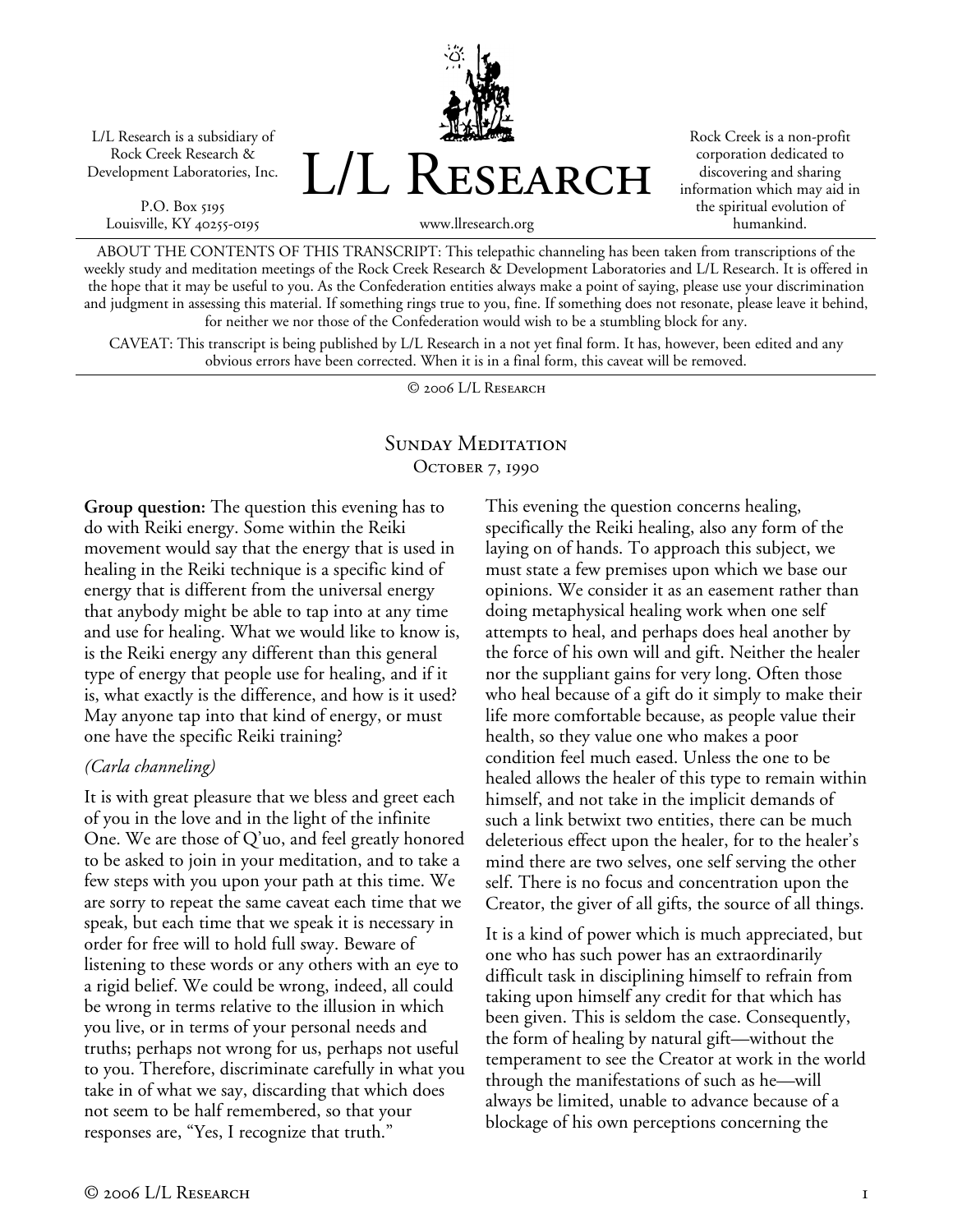separation of himself and the person considered to be ill.

The other difficulty with this type of healing process is that it does not last. An effect is felt by the will of another upon the will of the self. The body of the ill person may respond to the help, but permanence is not something human. Consequently, it is folly to expect a human believing that the power is his can do even as much as we have described; nevertheless, this is so.

The healing gift which is most prized is a self-healing that is the prerequisite for any type of work in consciousness. It is not necessary that one be perfect, which is fortunate in your density, for you are not designed to look or feel perfect at any time. It is sufficient that you see yourself as a channel through which an infinite amount of energy, power, grace and healing may be offered. You may even see the channeling of that gift as a manifestation of that gift, but not a gift given by the channeler, for the channeler has given itself to the contact. Thus, many healing modes, such as Reiki, do indeed create a catalytic environment in which, through love alone, the protective field of the body is opened, and an opportunity given for the entity to allow itself to heal. Thus, those who train to become healers may work in consciousness much as do those who learn to channel, or simply to do the will of the Creator.

The Reiki healing is of the second kind. Because it is not of this culture that you enjoy, it is difficult for most people of your culture either to practice it or to benefit from it, for it takes a kind of sensibility which is not distracted, but is at peace. Your people are normally greatly overstimulated. There are many people, things, chores and considerations, some of them literally beating the ears, some of them beating the heart that has not forgiven itself. Reiki is designed for those who are able to become quiet and allow themselves, as a hollow pipe, to be used as a catalyst for opening the body's opportunity for selfhealing.

There is no mode of healing that does not benefit many, but those which are desirable are those including Reiki which realize that there is no separation betwixt he who puts hands on the body of the patient, and the patient, for at that time, and with the protection of spiritual guides, the entity drops all barriers, defenses and armor, and makes itself vulnerable, empty and asking, and in humility,

it receives the gift it has been given and passes it on, knowing that it is no more responsible for the healing than the water faucet is for the water which comes through it.

The type of healing used in Reiki is especially effective for those whose illnesses are not transitory, but result instead from a chronic mind/body disconnection, blockage or overage of energy at one point or another. It is not specifically so that a Reiki student does not need a living, present teacher. It is, however, the only careful way to learn that which has personal power, or could have personal power distortions, for those who wish to heal must first heal themselves, and by this we do not mean healing of the physical vehicle, but rather a healing which may have the connotation of balance and poise.

The links between mind and body, the psycho and the soma, are well known among your people. Reiki is especially effective when the distress has first been emotional and mental and then has moved into the body complex, because there was no decision to resolve the discomfort by analysis, meditation and self-forgiveness. Because of the length of time that Reiki takes, it is able, through the system of the faith of the students in the teacher, to produce effective healing. Its energy, like all healing energies, is unique. It works most specifically upon emotionally related illnesses and conditions. If a person has a physical difficulty that is within, self-forgiven, whole and healed, the Reiki will simply be comfortable and pleasant. There is, however, the psychosomatic element in so much of disease, that in the majority of cases this particular vibration of energy is an excellent healing catalyst.

Again, we suggest to you that it is our opinion that the healer does not heal. The healer loves, and in the crystallized purity of its love it creates the opportunity and the catalyst for the person to decide to release the illness, the condition, the blockage, the overstimulation, the stress, whatever it is that is the difficulty. The beauty of the Reiki technique is that it is effective across all cultures, across all languages, and in any sort of condition which has a psychosomatic element.

This vibration at first is hard to feel for most students of Reiki. Again, faith in the teacher keeps the student at the task until it has been able to learn. It is also so that at a very deep level of the mind, of which you are not aware and which you cannot alter,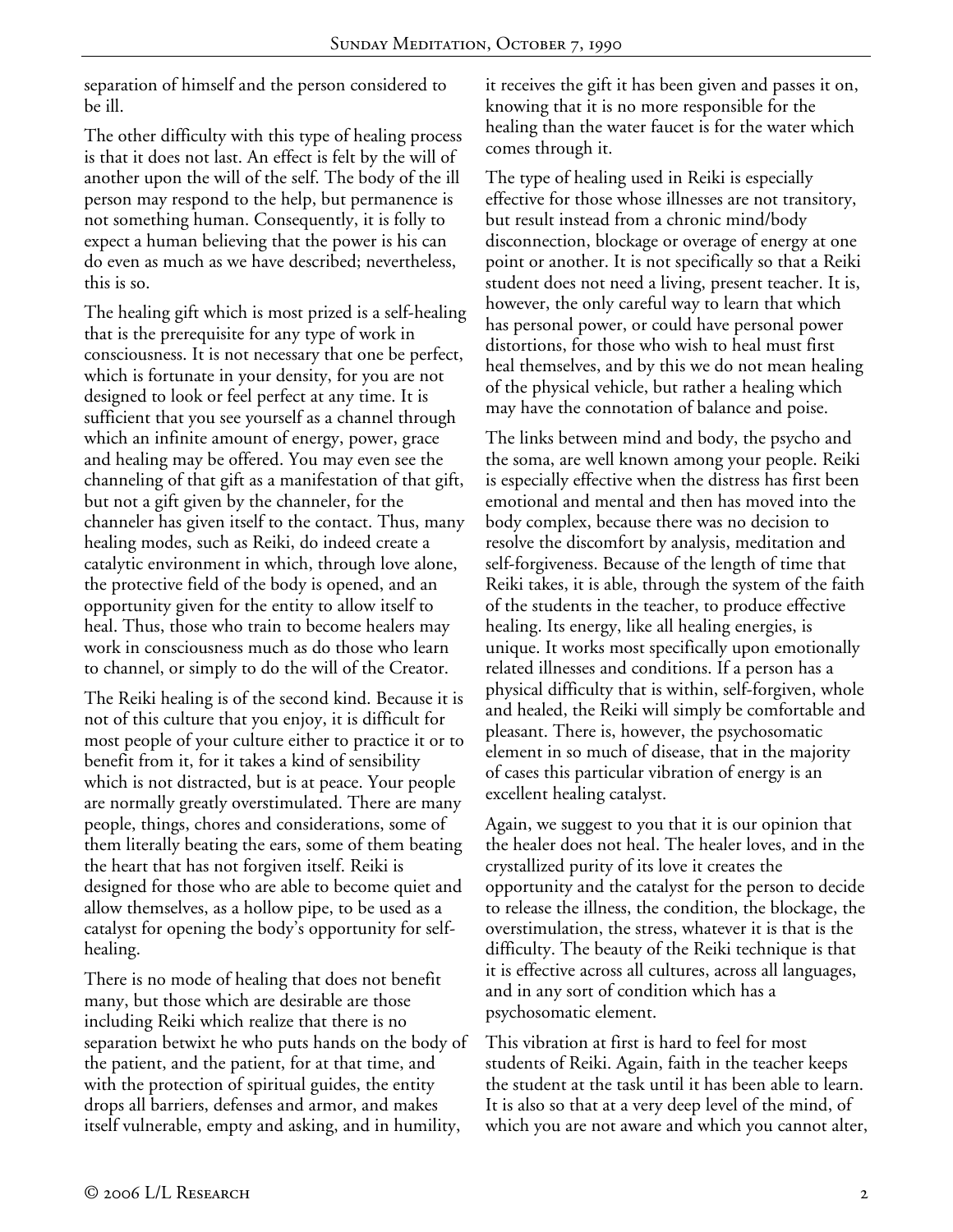you will make your unique contact with the genuine gift of that teacher, feel and sense how that power moves from the head, to the heart, to the hands. Thus, the healer having a teacher in the Reiki technique is most valuable, just as the teacher is valuable in learning any skill that would be too difficult to learn without persistent effort. The company of the teacher enables the student to remain faithful.

We feel that the idea of healing has been somewhat misunderstood among your peoples, for they see a physical vehicle, an animal, and think that it is you. There are an infinite number of reasons to be ill, the three main categories being chance, intention and preincarnative choice. Preincarnative choices are not available to be healed. It is the first two categories that call for attention. Indeed, we would wish you to think of healing in a somewhat different way, perhaps, for healing is not simply of the body. You may have an extraordinarily healthy body, but the rest of the complexes which make up your uniqueness are quiddities, idiosyncrasies of each person. The healing work has as its base a faith. In those who give others a jump start from their own energy, faith is not necessary. In those who are openminded, kindhearted, though skeptical, healing is possible. It is seldom possible in the presence of cynicism and negative feelings.

So we move from the healing to that which underlies it. All are one. The healing of the self that has taken place in the healer before his ministry is public is that crystallization which enables the other self to receive the catalyst that makes it possible to choose physical wellness, emotional wellness, spiritual wellness, mental wellness, whatever it is that is required, or desired. It may well not seem to the practitioner that the entity is becoming healed, for the body complex may have been intended for some good reasons to have its limitations. Healing is rather a feeling of wholeness, a feeling that one is free to love and be passionate, to care intensely, and to follow the heart. The open heart is the key to manifestations of all kinds that are spiritual.

We feel that this is as far as we wish to go with this question without receiving more specific questions. We have laid the groundwork for them.

We would speak briefly upon the question also asked this evening concerning the second density animals and how much of consciousness of their own destiny they may have. You know the nature of second density, and you know that you are, by your love of your pet, investing an instinctual animal with an awareness of itself. The vast majority of all pets and all wild animals, stem in their species from a gene pool.

Let us use the word, which is not a word, "catness." There is that thought form that contains living material, and it produces, in love and joy and rhythm, its young, its life, its death, without ever being self-conscious, that being the nature of second density. Therefore, for the most part, if an animal is hit by a car, or finds another untimely end to its existence, it is chance, not destiny.

If the pet is deeply devoted to its human, and its human is deeply devoted to the pet, there may well have been enough investment of love and consciousness within that second density entity that it becomes, through this investment, harvestable to become a person, as you call yourselves, a human, a spirit, with breath. In that case, there may be the opportunity to graduate which is taken, or suggestions from those who enjoy doing mischief, that are obeyed by a mind not yet awake to reasoning processes to a great extent.

There are those pets with which an entity may have some of what you call karma, because each entity is responsible for what it knows, or believes it knows. Thusly, if you believe that by love you can aid a cat, a dog or any pet in its journey to third density, and you offer that catalyst, you may indeed find that you have woven into your own tapestry the stark thread of a beloved pet's demise at the hands of the metal machines that move along your roadways. The comfort that you may take in this case is that only those harvestable to third density are capable of this type of connection. If a pet dies thusly, it is to become a third density entity, and though the loss of that dear pet is great, you have given that pet the opportunity to feel love and to give it to such an extent that self-consciousness has taken place, and yours has been the catalyst which encouraged that graduation.

We would at this time transfer the contact. We thank this instrument, and move in love and light. We are those of Q'uo.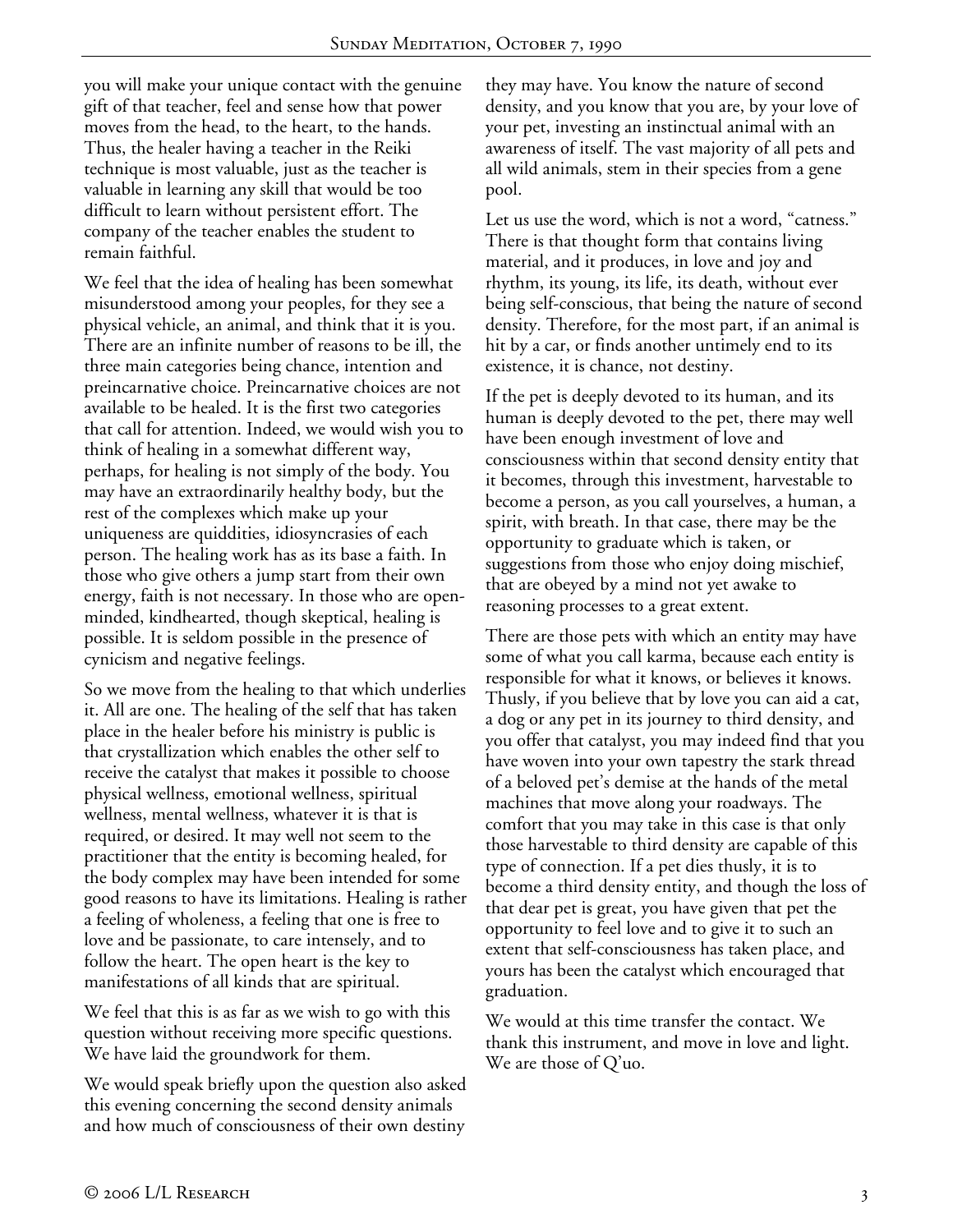# *(Jim channeling)*

I am Q'uo, and greet each again in love and light. At this time we would ask if we may speak to any queries which may yet remain unresolved within the circle of seeking.

**K:** What comfort may be taken when an animal, either companion or wild, dies an untimely death through chance?

I am Q'uo, and am aware of your query, my sister. One may see the return of the second density spirit to that great pool of consciousness from which it came. As like unto the return of water from your oceans to the skies that may form there into the clouds to fall again upon your land masses causing growth in second-density plants, the return of a spirit from incarnated state is a portion of the rhythm of life as you know it within your thirddensity illusion.

One may take joy in knowing that the animal entity has lived its life fully, for it knows no other way to live. It does not hinder and restrict itself in ways that are created by mental activity that is distorted in one fashion or another, more or less helpful to an entity's progress, for the second density entity is free of such machinations, and has instead the instinctual activity of a being which is as it is without compromise.

When one sees that such an entity has passed from the incarnation, one may give praise and thanksgiving that it has returned this energy to the Creator to again be formed at another time and at another opportunity into yet another creature that is somehow enabled by all previous creatures' experience and their contributions to those energy patterns that you call the life, so that further life may generate from this energy and move forward in the great expression of the one Creator through the infinite variety of the one creation.

May we speak in any further fashion, my sister?

**K:** Not right now, thank you.

**Carla:** Does the unself-conscious second density entity suffer when *(inaudible)*?

I am Q'uo. We may say that any creature which feels pain suffers that pain, for pain is not a state which is easy to accept for any entity with flesh, blood and breath. Yet the kind of suffering which those second density entities upon your planetary experience is a purer suffering, one which does not have mental

connotations or distortions placed upon it. There is no grieving for the self, there is no grieving for another, there is no blame for the self or for another. There are none of those emotional attachments that many of your third-density entities place with the experience of pain. Rather, it is as pure an experience of pain as the life pattern is a pure expression of the energy of the animal as it is.

Is there another query, my sister?

**Carla:** I have one that I would like to ask, but I want to make sure that all the other questions are asked first.

**K:** If an animal is suffering due to illness, due to terminal illness, is it interfering with its working out of its own life patterns to put an end to its suffering by ending its incarnation?

## *(Side one of tape ends.)*

## *(Jim channeling)*

I am Q'uo, and am again with this instrument. We speak now to the query of the shortening of the time of suffering for the second density creature which experiences the illness which is in all probability that final illness for the life of the creature. We may suggest that this is an area in which one's own philosophy of life plays the greatest portion, for to the entity that suffers the terminal illness, there is the limiting of the ability to live the normal life of its kind. This it recognizes in only a very simple manner, much as you would feel the addition of greater and greater weights upon your shoulders if you were asked to carry such about with you and could not remove them but had to endure the added weight as you moved about your daily activities.

The animal, therefore, does not in most cases bemoan its fate, but does what is possible within the new set of circumstances, and expresses itself and uses this opportunity to the fullest extent. However, that quality of compassion that is the hallmark of the beginning third-density lessons oftentimes will, for the third-density entity which loves the pet that is dying, express itself within the third-density entity in a desire to relieve that which is seen as suffering, that which is pain to the creature, and because of the great desire to aid the pet, then the action is taken to terminate the life within your illusion so that there might be a cessation of the pain for the seconddensity creature.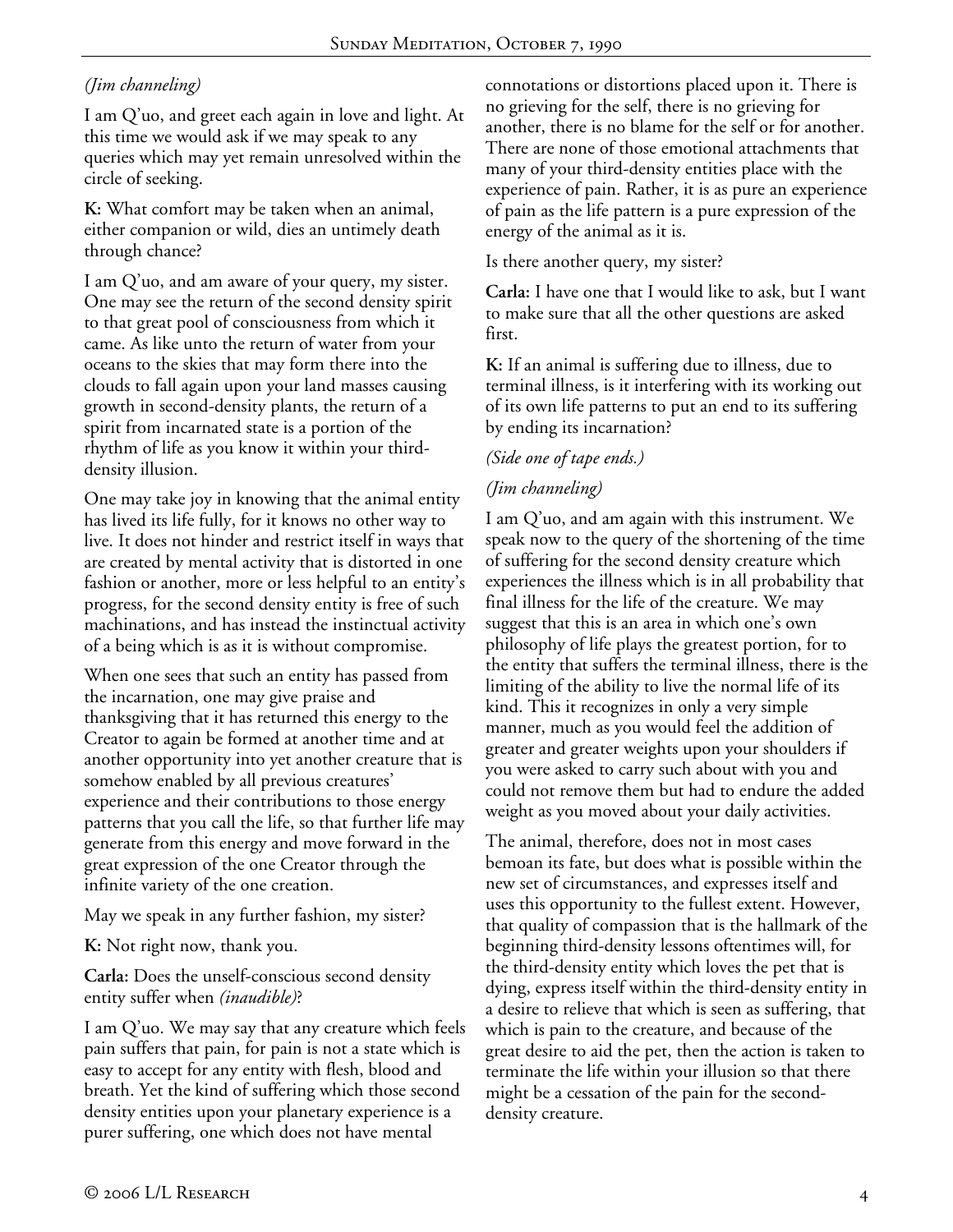We can suggest that this can be seen in a number of ways, depending upon one's sensitivities, and that there is good argument, as you would state it in your illusion, for proceeding along the path of terminating the life as well as proceeding along the path of spending time in shared love with the creature that begins its slow departure from the life experience. In either instance, the overriding principle is the intention to share love in as great a facility as possible.

Is there a further query, my sister?

**K:** Are second-density creatures capable of any type of karmic connection in and among themselves or originating from themselves, connecting to thirddensity entities rather than the other way?

I am Q'uo, and am aware of your query, my sister. In the most successful cases of investment by a thirddensity entity of a second-density pet, this is indeed so, for the bond of love which has been awakened between the two entities, and oftentimes awakened for the first time within the second-density creature, is that bond which will often tie these entities together until the second-density entity has been invested to the degree necessary for graduation into the third density.

Thus, you see many times the reappearance within the life pattern of the pets that have been in association with the third-density entity previously in this incarnation and in previous lifetimes. Thus, the bond of love brings these entities together time and again in the same way that the bond of love will bring together third-density entities many times in order that the overall karmic patterns may run their full course, that is, allow biases of one kind to be developed and then balanced over a period of many lifetimes.

Is there a further query, my sister?

**K:** Is there ever continuing contact between the second-density entity that is harvested into third density? Is there any contact after the harvesting into third density with its previous third-density owner/companion/protector?

I am Q'uo, and though this is possible and occasionally occurs within the third-density space/time continuum, more often the continuing connection occurs as the third-density entity which has invested the entity that is newly third-density will take the form of the guide or teacher that

operates from time/space as the new third-density entity enters the space/time incarnational nexus.

Is there a further query, my sister?

**K:** No, I think I'm done for now. Thank you.

Is there another query at this time?

**Carla:** I have one which you may not be able to answer except generally, but I will accept any comment which you wish to give. I have sensed that I have had, recently, for the last few months, when challenging you, it seemed that at first I hear—I don't actually hear it, but I perceive a rather fuzzy, not-quite-right identification. I've done a lot of thinking about this, and I've finally come up with a thought about it, which is, that since you are a principle made up of Latwii and of Ra, and because I know that in the past Latwii was able to aid me in averting psychic greeting by the fifth-density negative entity which is observing this group, and has been for many years, I felt that it is possible that the fifth-density negative entity—which is not quite as powerful as Latwii, but close—might be attempting to piggyback, having come through the quarantine and being able to work in thought as it will.

This evening I quite fervently stated that, in my mind, as my opinion, when I heard the muffled first, "I am Q'uo," and specifically suggested to the negative entity that I was upon a cross, that my hands were nailed, and that I was dying to save mankind. This is the most heartfelt and firm mode of challenging that I know at this point. The result seemed instantaneous, and the contact has seemed quite clear and quite crisp since. Can you confirm my supposition as to what has been occurring *(inaudible)*, and the appropriateness of my dealing with it?

I am Q'uo. In a word, yes. We are pleased that you have perceived this situation with great clarity. It is one which is unusual in that there are few groups that have had access built into them by such entities and had this access available so often, and which have been able to avoid the influence of such an entity and its minions for a significant portion of your space/time experience. We also commend your response to such greetings, for this is the heart of your self and your purpose, and is well-stated in the manner which you have chosen. We feel you are accomplishing the necessary tuning and challenging